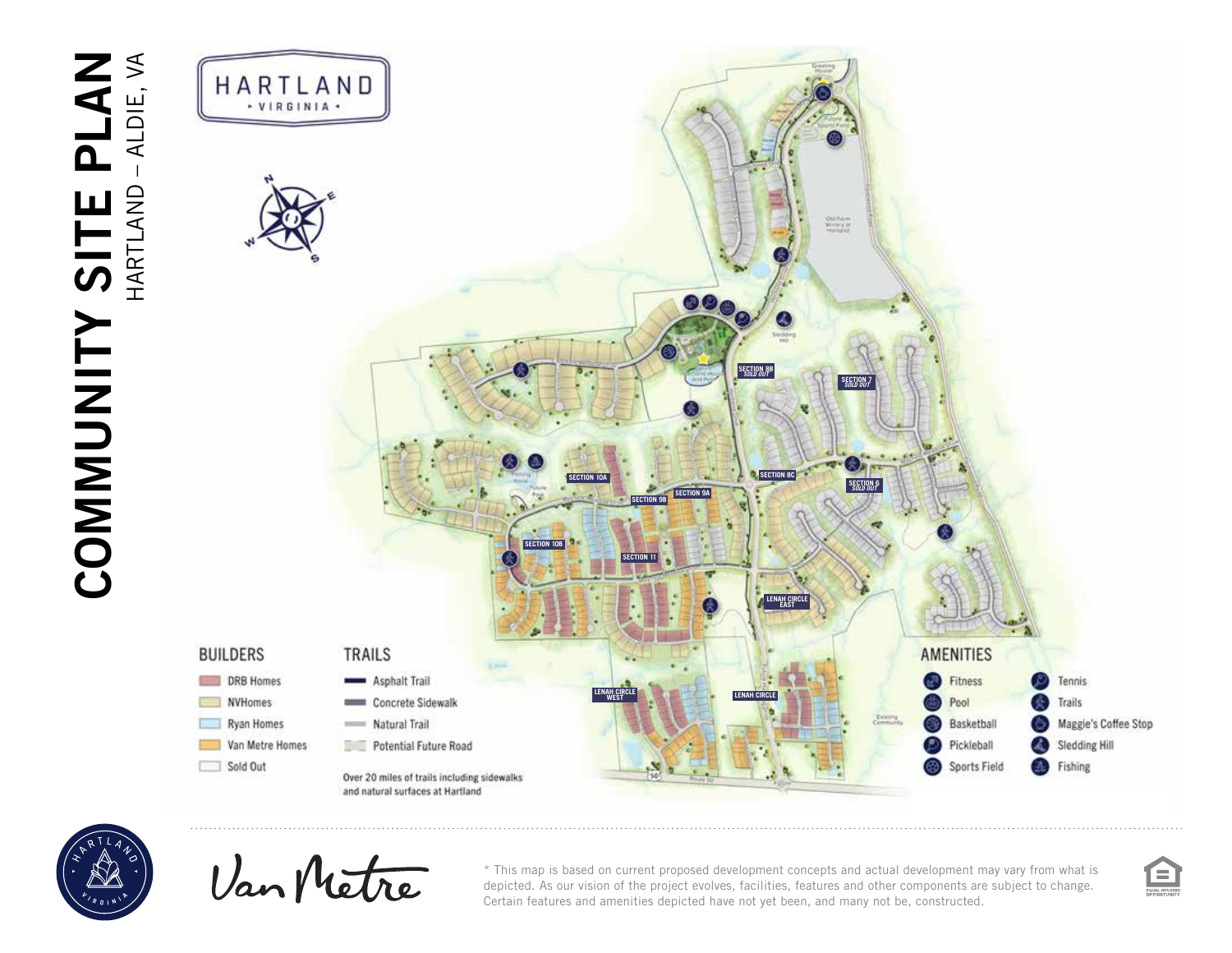





Van Metre

\*This map is based on current proposed development concepts and actual development may vary from what is depicted. As our vision of the project evolves, facilities, features and other components are subject to change. Certain features and amenities depicted have not yet been, and many not be, constructed. Pricing and availability are subject to change without notice. See Sales Manager for details. Current as of 05/02/22

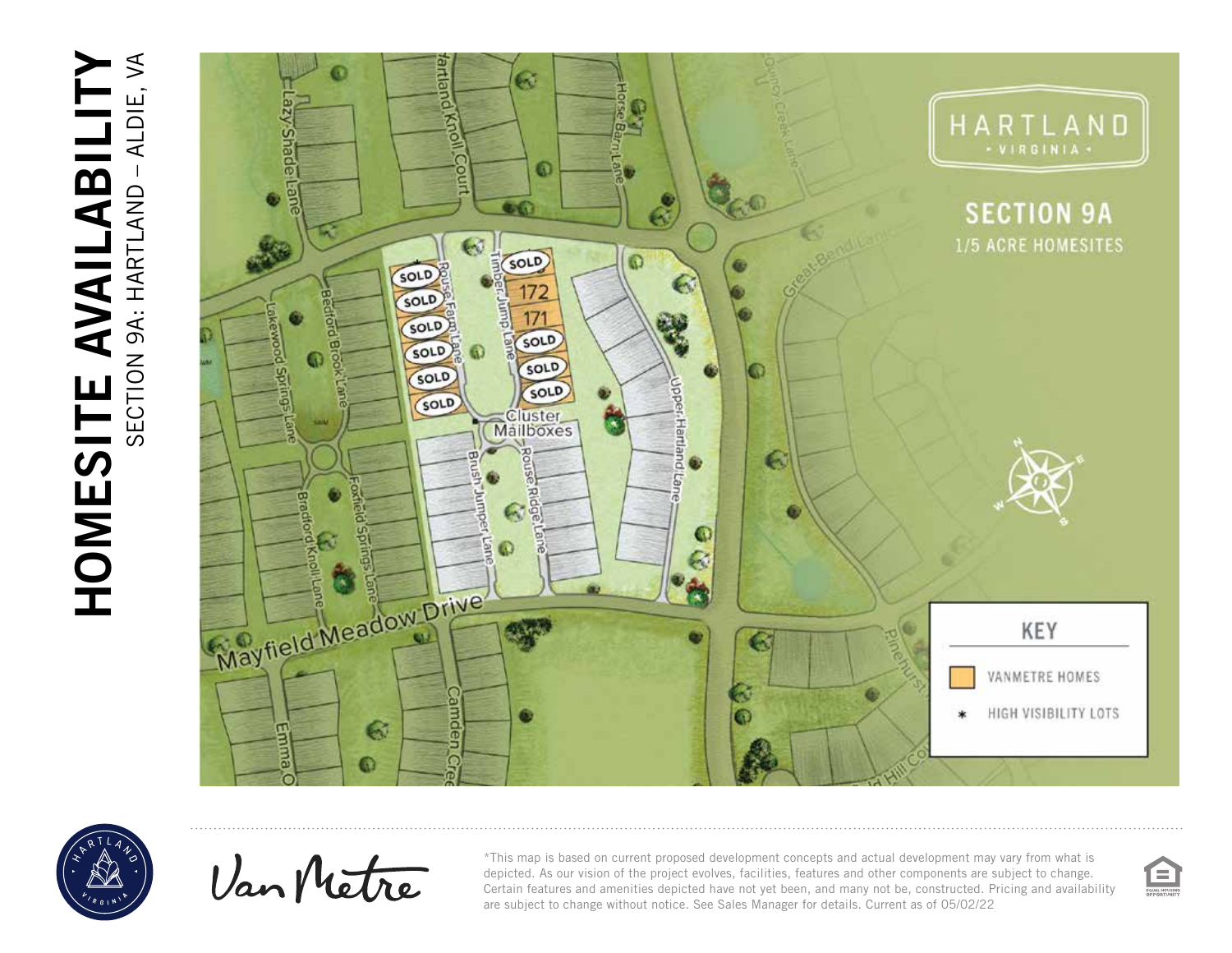## HOMESITE AVAILABILITY HOMESITE AVAILABILITY SECTION 9B: HARTLAND – ALDIE, VA





Van Metre

\*This map is based on current proposed development concepts and actual development may vary from what is depicted. As our vision of the project evolves, facilities, features and other components are subject to change. Certain features and amenities depicted have not yet been, and many not be, constructed. Pricing and availability are subject to change without notice. See Sales Manager for details. Current as of 06/22/22